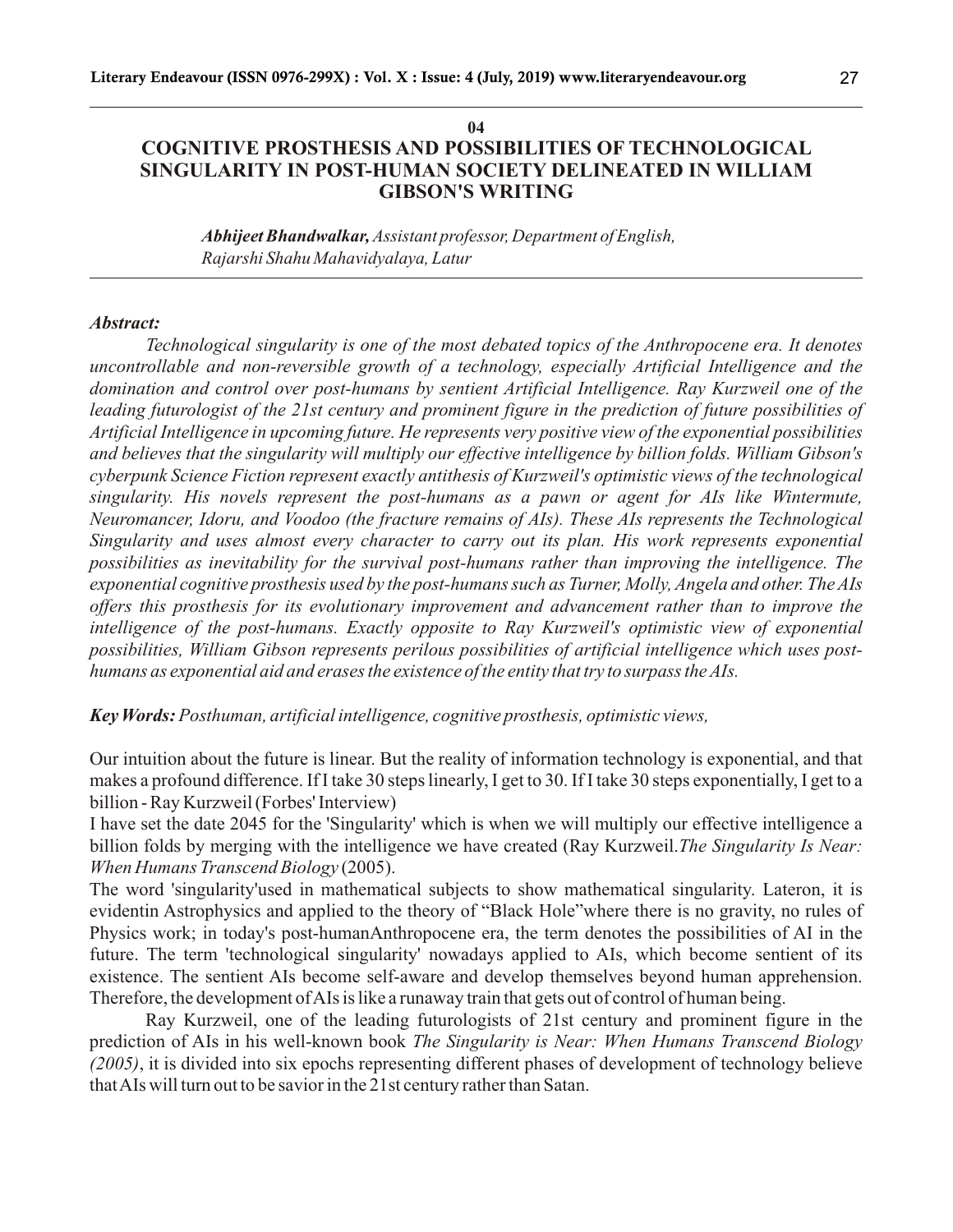*"***The Merger of Human Technology with Human Intelligence** will result from the merger of the vast knowledge embedded in our own brains with the vastly greater capacity, speed, and knowledgesharing ability of our technology… We will preserve and enhance the intelligence that evolution has bestowed on us while overcoming the profound limitations of biological evolution."(Kurzweil 28)

28

For the future of human being he represents an optimistic view of technological singularity. So singularity is not a perilous futurity but emancipating: emancipating human beings from the limitations imposed from the biological evolution.

William Gibson, one of the prominent writers of science fiction and cyberpunk literature. His work represents cyberspace, matrix and virtual existence and replete with representation of artificial intelligence and technical singularity in post-human society. Moreover his work represent merger of the posthuman technology withposthumanintelligent technologies. The merger of super advanced cognitive technology represented in William Gibson's work is compulsive rather than emancipatory. The cognitive prosthesis in the post-human world can be seen as inevitable for the post human to survive and serve in the world of AI dominance. Which eventually turns out technological singularity?

Wintermute and its sub-program Neuromancer represent the Technological Singularity in Gibson's Sprawl trilogy. These two AIs try to unite in the matrix and for their union they use different agents as pawn. The agents remain oblivious of the real intentions of the omnipotent AI, who know future and has ability to bring the future on its will.

"Wintermute. How he played a waiting game for years…He saw somebody lose this key twenty years ago, and he managed to get somebody else to leave it here" (Neuromancer 180)

Turner, the mercenary, most of the body parts implanted after fatal bomb attack. He is the representative of the post-human implanted which cognitive prosthesis in the technological singularity of Wintermute. He had implanted almost a dozen of sockets into his head, which are used to insert chips of containing knowledge of various learning. Such as flying a jet or learn Spanish language.

"Among the dozen-odd Microsoft the Dutchman had given him was one that would allow a limited fluency in Spanish,… he'd fumbled behind his left ear and inserted a dust plug instead, hiding the socket and plug beneath a square of flesh-tone micro pore." (Count Zero 3)

His implants enhance ability beyond human limitations. He inserts a chip according to the situation demands.

Likewise, Turner, the cat-like Molly Millions represent post-human with cognitive prosthesis implant. She has implanted glasses that have been inset - inserted into the bone of her skull. There are amps too, can increase her night vision, there is also read out inside the goggles so she can read any feedback from the cyberspace.Her use of the prosthesis can be called as emancipatory as well as empowering tool in the male dominated post-human world. For equating her physical power with men she has implanted retractable blades into the hands.

Apart from all post-human characters, that use cognitive prosthesis is AngelaMichelle'sprosthesis is the most subtle and descriptive implant. Daughter of famous scientist Christopher Mitchell, she is implanted with unique biosoft that remain invisible in body scan. The biosoft enable Angela to connect the cyberspace directly without the use of cyberspace deck. In short, her brain becomes part of the cyberspace matrix. She is the only one through which the 'Voodoo' make there manifestation. The voodoo is just manifestation of the fracture remains of Wintermute and Neuromancer.

In the post-human society of William Gibson's creative work there is no segregation of those use technology those who don't. The cognitive prosthesis is not limited to any class but widespread used. Prior the theft of Dixie Flatline she observes the men at the security at the library "they all seemed to have carbon socket painted behind the left ear" (Neuromancer 47). These men clearly understand that Molly is connected to Case through the Flip-flop switch during the theft of Dixie Flatline the man at counter insert

## **Literary Endeavour (ISSN 0976-299X) : Vol. X : Issue: 4 (July, 2019)**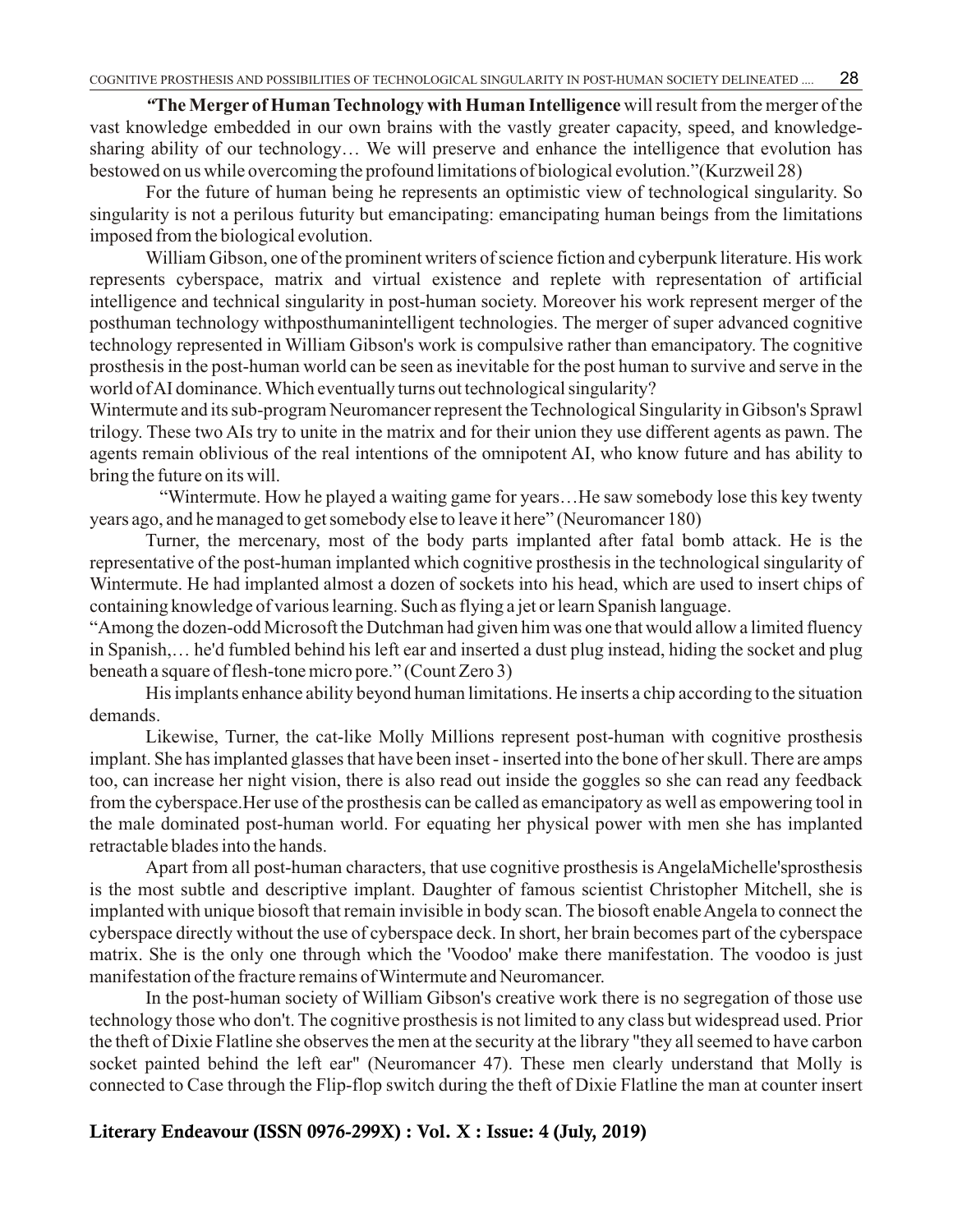microchip,

"His hand hovered, selected a glossy black chip that was slightly longer than the rest, and inserted it smoothly into his head. His eyes narrowed. Molly's got a rider,' he said" (Neuromancer 148)

29

There are external cognitive prosthesis represented in Gibson's work such as Dossier and Aleph: Aleph is an external cognitive prosthesis, which is approximation of the cyberspace "Alepha mother-huge Microsoft; he thought the slab was a single solid lump of biochip. If that was true, the thing's storage capacity was virtually infinite. It is used by Count Zero (Bobby Newmark) to remain inside the aleph. It is an overhead device containing all the information in the cyberspace" (Mona Lisa Overdrive 114). According to the gentry "He could have an approximation of everything" (Mona Lisa Overdrive148)

Dossier is a small biochip compilation of all the experiences of Christopher Michelle. It is a compilation work of Mass security artificial intelligence. It is accessible those who possess it, Angela Mitchell access eat for many time like Turner.

Ray Kurzweil has very optimistic view of the emergent post-human AI; whether the merger of super advanced Artificial Intelligent technology and post-humans will improve the human intelligence in the million folds (as earlier mentioned in epigraph) or go million folds ahead of the human evolution? William Gibson's creative work represent human and technological merger as offered by the AIs for its own advancement —Wintermute to unite with Neuromancer— and not for diminishing "evolutionary pressure" and as an aid "to make some sort of 'jump.' 'Jump was his word."An evolutionary jump". (Count Zero 139). JosefVirek is epitome of the previously mentioned outlook about the possibilities of AI in posthuman future. He tries to go beyond evolutionary human limitation by using the biosoft created by Mitchell.

Virek had turned to stare at the dying flowers. "What is -"…The child spun, the little pistol blurring . . . And crumpled, folded into himself like a deflating balloon…"My name," a voice said…"isSamedi , and you have slain my cousin's horse . . . "(Count zero 232-33)

The Voodoos (AIs) in the Cyberspace blurVirek's existence turn his existence into dust, such result is inevitable for those who try to equate AI'ssupreme position, and it is one of the recurring themes in the William Gibson's writing.He made it clear in his Du Point's interview his novel does not depict "what lies on the other side" of a technological 'Singularity'" because "what lies on the other side of a black hole" is "unknowable".

# **Works Cited**

- 1. Gibson, William, *Neuromancer*. New York, Ace Books,1984.
- 2. \_\_\_\_, *Count Zero*, Ace Books. New York.1986.
- 3. \_\_\_\_, Idoru, Penguin Books. 1996.
- 4. \_\_\_\_, *Mona Lisa Overdrive*. Bantam Books, 1989.
- 5. \_\_\_\_, *All tomorrows Parties*. Penguin Books, 2011.
- 6. Kurzweil, Ray. The Singularity Is Near: When Humans Transcend Biology, Penguin,2006.
- 7. Krevel, Mojca. "Back to the Future": Technological Singularity in Gibson's Sprawl Trilogy, British and American Studies, Vol. 20, January 1, 2014.
- 8. Neil, Easterbrook. "Singularities." Science Fiction Studies, vol. 39, no. 1, 2012, pp. 1527.
- 9. Krevel, Mojca. Neuromancing Singularity: From Cyberpunk to GNR Technologies From, Theory to Practice 2014, Tomas Bata University in Zlin, 2018.
- 10. Gibson, William. Du Pont Interview. Alexandra Du Pont. "Alexandra Du Pont Interviews William Freakin' Gibson!!!!"Ain't It Cool News, 3 Feb. 2000. Web.https://www.bizjournals.com/sanjose/news/2016/09/06/exclusive-google-singularityvisionary-ray.html

# **Literary Endeavour (ISSN 0976-299X) : Vol. X : Issue: 4 (July, 2019)**